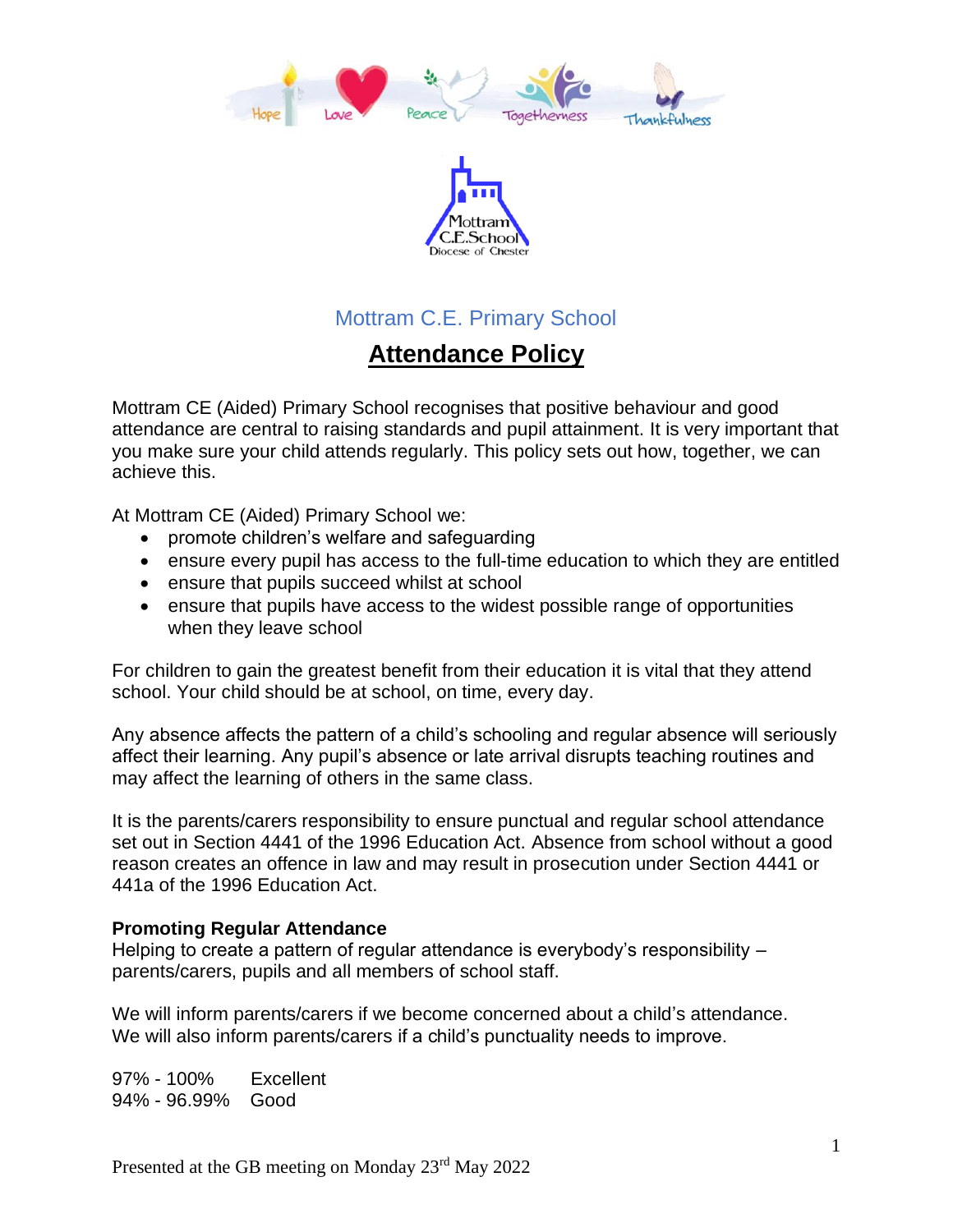

90% - 93.99% Cause for Concern Below 90% Serious Concern

#### **Understanding types of absence**

Every half-day absence from school has to be classified by the school as either AUTHORISED or UNAUTHORISED. This is why information about the cause of any absence is always required in writing.

Authorised absences are mornings or afternoons away from school for a good reason, such as, illness or medical treatment which unavoidably falls in school time. However, this will impact on the child's attendance percentage.

Unauthorised absences are those which the school does not consider reasonable and for which no 'leave' has been given. This type of absence can lead to Tameside Council using legal proceedings. Unauthorised absence includes:

- holidays during term time and day trips
- parents/carers keeping children off school unnecessarily
- truancy before or during the school day
- absences which have never been properly explained
- children who arrive at school too late to get a mark after 9.15 am.
- shopping, haircuts, looking after other children or birthdays

Whilst any child may be off school because they are ill, sometimes they can be reluctant to attend school. Any problems with regular attendance are best sorted out between the school, the parents/carers and the child. If your child is reluctant to attend school, it is never best to cover up their absence or to give in to pressure to excuse them from attending. This gives the impression that attendance does not matter and usually makes things worse.

### **Processes for managing and supporting good attendance**

#### Leave of Absence

From 1<sup>st</sup> September 2013 the law relating to term time holidays by pupils at maintained schools and special schools not maintained by a local authority is set out in Regulation 7 of the Education (Pupil Registration) (England) Regulations 2006, as amended by the Education (Pupil Registration) (England) (Amendment) Regulations 2013.

From 1st September 2013 Headteachers are no longer able to authorise any absence for the purpose of a holiday in term time. The new law gives parents/carers no entitlement to take their child out of school for a holiday in term time. If parents/carers take their child out of school when the absence is unauthorised, a Fixed Penalty Notice may be issued to parents/carers.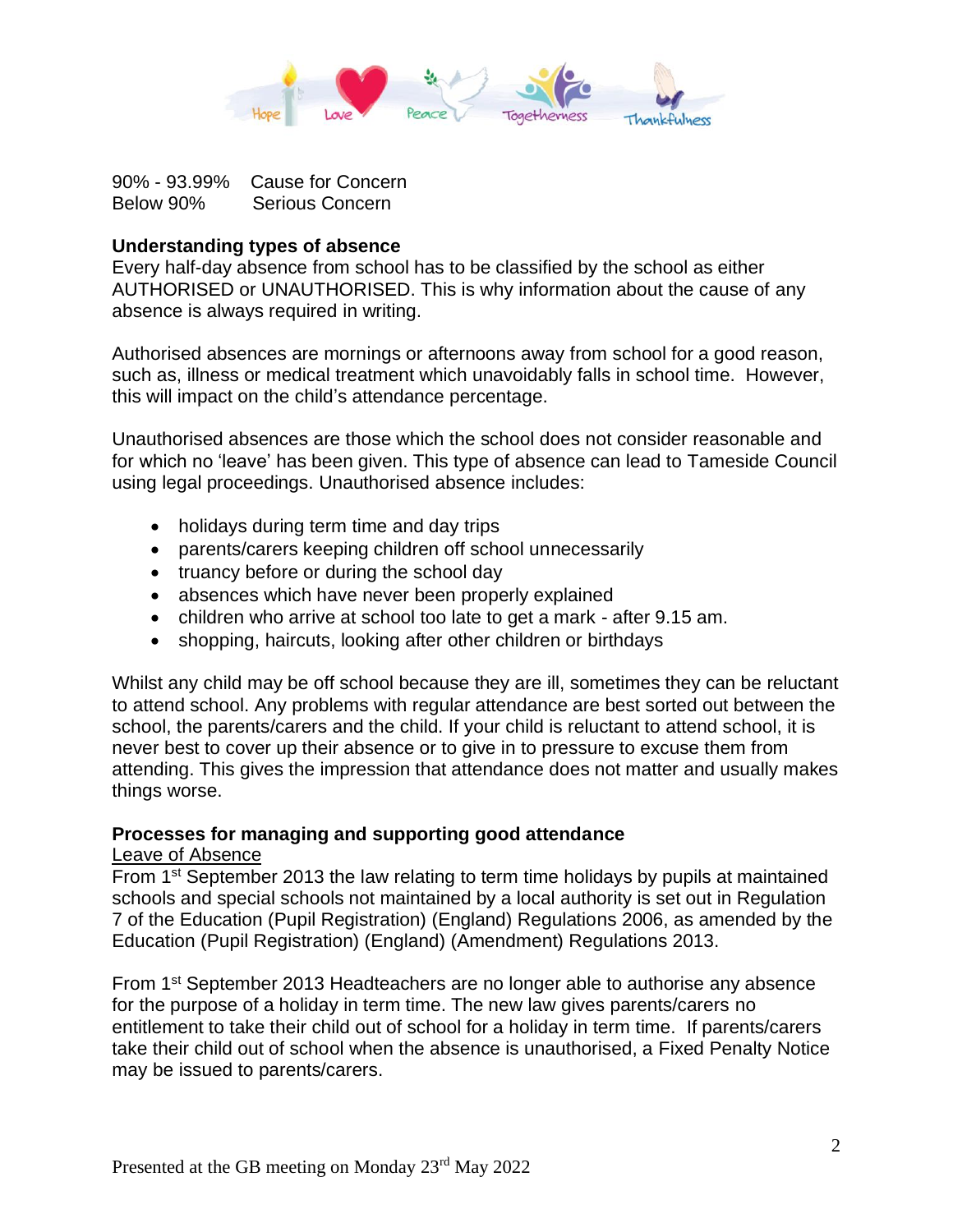

#### Monitoring attendance patterns

We aim for outstanding attendance by following the steps below:

- 1. We have a legal responsibility to monitor attendance daily. Reports are produced at the end of every month, taking into consideration the following points:
	- a. The number and frequency of absences
	- b. The number of authorised and unauthorised periods of absence (including unauthorised holidays in term time)
	- c. The pattern of absences
	- d. The impact on the child's learning
	- e. The nature of any illness and need for a doctor or other medical advice to support the discussion
- 2. If absence continues to be a serious concern, we may implement an Attendance Plan.
- 3. If the problem cannot be successfully addressed within school, then we may need to contact other outside agencies to seek support and resolve the situation.
- 4. Where attendance falls below 90% this is classified as persistent absence. If this happens parents/carers will be notified. Where parents/carers are in agreement a strategy will be put into place to improve the attendance and intervention from the Educational Welfare Officer may be required.
- 5. A pupil becomes a 'persistent absentee' when their percentage attendance reaches 90% for whatever reason. Absence at this level is doing considerable damage to any child's educational prospects and we need parents/carers fullest support and cooperation to tackle this. PA pupils are tracked and monitored carefully through our pastoral system and we also combine this with academic mentoring where absence affects attainment. All PA cases are made known to the Education Welfare Officer (EWO) and Tameside Local Authority, and all are put on first day contact (whenever possible, a member of the school administration team will contact home before 10am).

#### **Absence Procedures**

If your child is absent you must:

• Contact us by telephone as soon as possible on the first day of absence and any subsequent days following, or parents/carers can call into school and report to the office.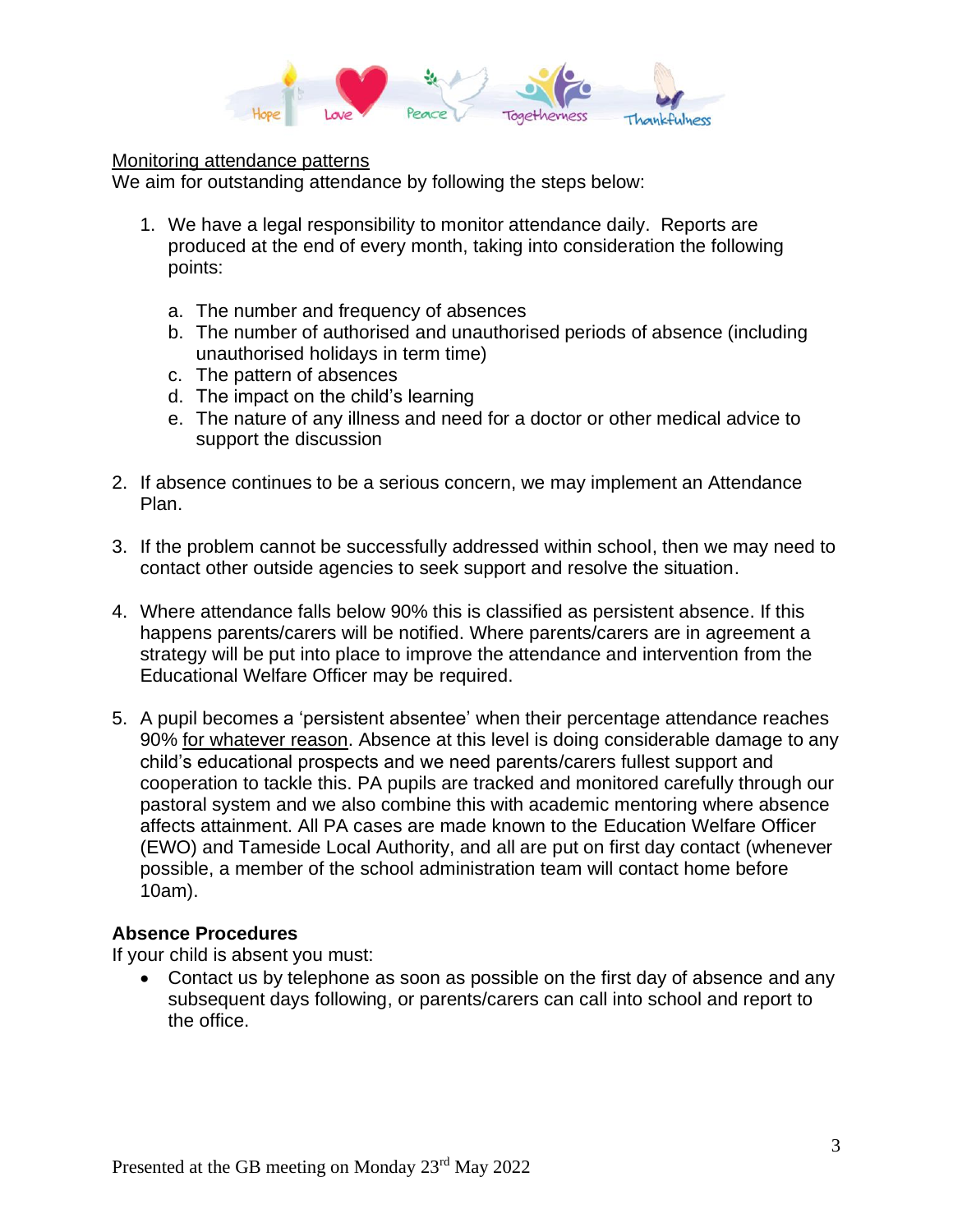

If your child is absent, we will:

- Telephone, email or text you on the first day of absence if we have not heard from you by 9:30am.
- Invite you in to discuss the situation if absences persist.
- Consider issuing a Penalty Notice Warning if attendance continues to be an issue.

Parents/carers are expected to contact school at an early stage and to work with the staff in resolving any problems together. If difficulties cannot be sorted out this way, the school may refer the child to the Educational Welfare Officer (EWO), who will try to resolve the situation by agreement but, if other ways of trying to improve the child's attendance have failed and unauthorised absences persist, school may request sanctions such as Penalty Warnings, Penalty Notices or prosecutions at the Magistrates Court. Full details of the options open to enforce attendance at school are available from the school or Local Authority. If parents/carers take a child out of school for a period of unauthorised extended leave, the child may be removed from the school roll.

#### **Lateness**

Poor punctuality is not acceptable. If a child misses the start of the day, they can miss work and do not spend time with their class teacher getting vital information and news for the day. Late arriving pupils also disrupt lessons and it can be embarrassing for a child when walking into a lesson when it has already begun. It can also encourage absence. Good time keeping is a vital life skill which will help our children as they progress through school life into the wider world.

#### *How we manage lateness*

The school day starts at 8:55am and we expect the children to arrive at school before this time. The school gates will be opened at 8:45am when the teaching staff enter the playground to meet and greet children.

Registers are marked at the start of school every day and your child will receive a late mark if they arrive in school after 9:00am.

Registers are closed at 9:15am. In accordance with the Regulations, if your child arrives after that time, they will receive a mark that shows them to be on site, but this will count as a 'late after registers have closed' mark and it will mean they have an unauthorised absence. This may mean that you could face the possibility of a Penalty Warning if the problem persists.

If your child has a persistent late record you will be asked to meet with school to resolve the problem, but you can approach us at any time if you are having problems getting your child to school on time. If poor punctuality persists, we may have to implement an Attendance Plan.